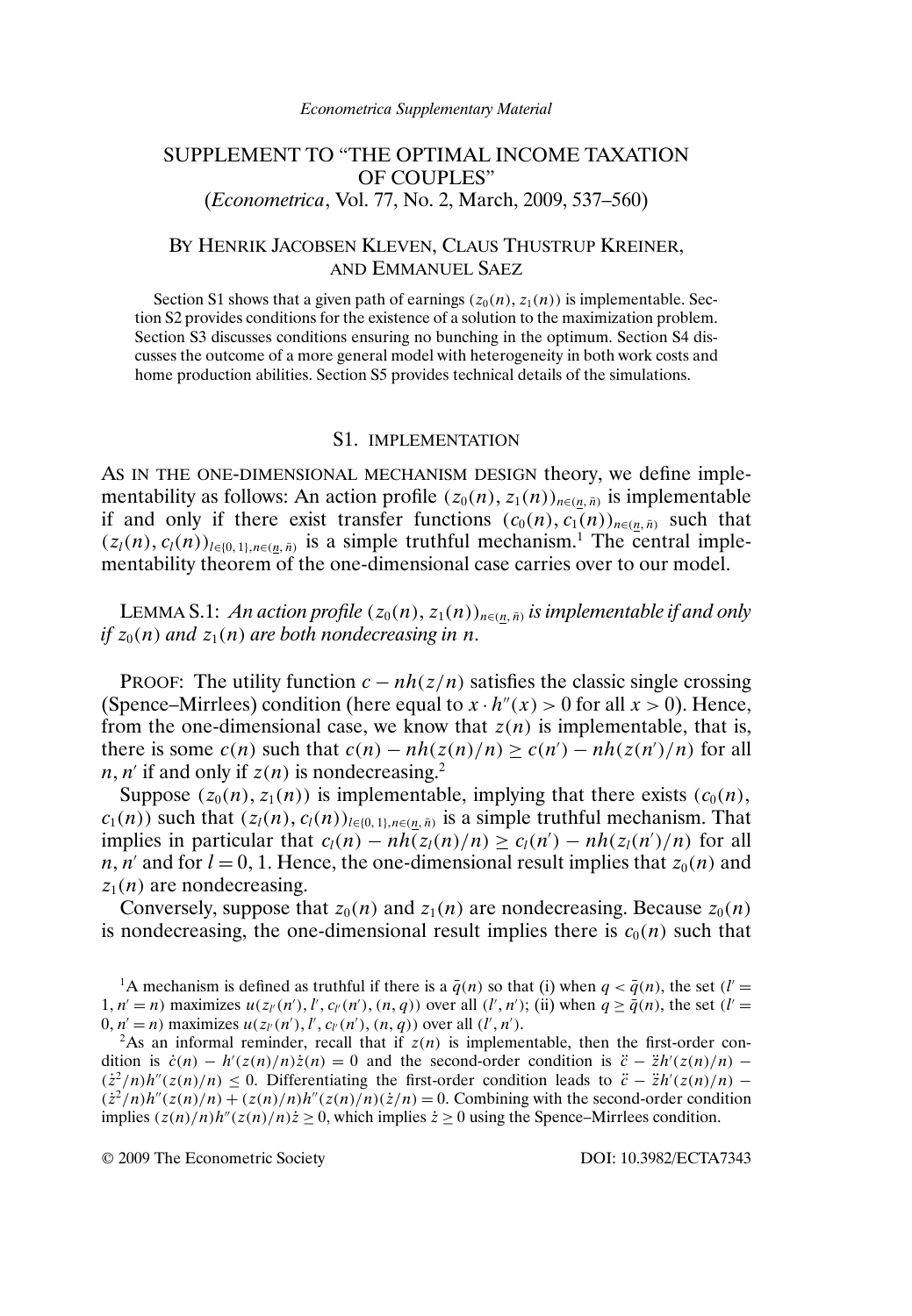$c_0(n) - nh(z_0(n)/n) \ge c_0(n') - nh(z_0(n')/n)$ . Similarly, there is  $c_1(n)$  such that  $c_1(n) - nh(z_1(n)/n) \ge c_1(n') - nh(z_1(n')/n).$ 

It is easy to show that the mechanism  $(z_l(n), c_l(n))_{l \in \{0, 1\}, n \in \{n, \bar{n}\}}$  is actually truthful. Define  $V_l(n) = c_l(n) - nh(z_l(n)/n)$  for  $l = 0, 1$  and  $\bar{q}(n) = V_1(n) V_0(n)$ . We only need to prove the cross-inequalities. For all  $n, n', q \ge \bar{q}(n)$ ,

$$
u(z_0(n), 0, c_0(n), (n, q))
$$
  
=  $V_0(n) \ge V_1(n) - q \ge u(z_1(n'), 1, c_1(n'), (n, q));$ 

for all  $n, n', q < \bar{q}(n)$ ,

$$
u(z_1(n), 1, c_1(n), (n, q))
$$
  
=  $V_1(n) - q \ge V_0(n) \ge u(z_0(n'), 0, c_0(n'), (n, q)).$ 

The key assumption that allows us to obtain those simple results is the fact that q is separable in our utility specification. *Q.E.D.*

### S2. EXISTENCE OF A SOLUTION TO THE MAXIMIZATION PROBLEM

Formally, our maximization problem is the optimal control problem  $\dot{V} = b(n, V, z)$  with maximization objective  $B^0 = \int_{\pi}^{\bar{n}} b^0(n, V(n)) dn$  and constraint  $\int_{\frac{n}{2}}^{\bar{n}} b^1(n, z(n), V(n)) dn \ge 0$ , where

$$
b(n, V, z) = \left(-h\left(\frac{z_0}{n}\right) + \left(\frac{z_0}{n}\right)h'\left(\frac{z_0}{n}\right), -h\left(\frac{z_1}{n}\right) + \left(\frac{z_1}{n}\right)h'\left(\frac{z_1}{n}\right)\right),
$$
  
\n
$$
b^0(n, V) = \left[\int_0^{V_1 - V_0} \Psi(V_1 - q^w) p(q|n) dq + \int_{V_1 - V_0}^{\infty} \Psi(V_0 + q^h) p(q|n) dq\right] f(n),
$$
  
\n
$$
b^1(n, V, z) = \left\{ \left[z_1 + w - nh\left(\frac{z_1}{n}\right) - V_1\right] P(V_1 - V_0|n) + \left[z_0 - nh\left(\frac{z_1}{n}\right) - V_0\right] (1 - P(V_1 - V_0|n))\right\} f(n).
$$

The functions b,  $b^0$ , and  $b^1$  are continuous in n and class  $C^1$  in  $(V, z)$  by assumption. Some convexity assumptions are required to demonstrate the existence of a solution (V, z). Strict concavity of the functions  $b^0$  and  $b^1$ , and strict convexity of b in  $(V, z)$  are sufficient to obtain existence (and uniqueness); see, for example, Mangasarian (1966, Theorem 1, p. 141). However, in our application, concavity of  $b^0$  and  $b^1$  would be an unduly strong assumption.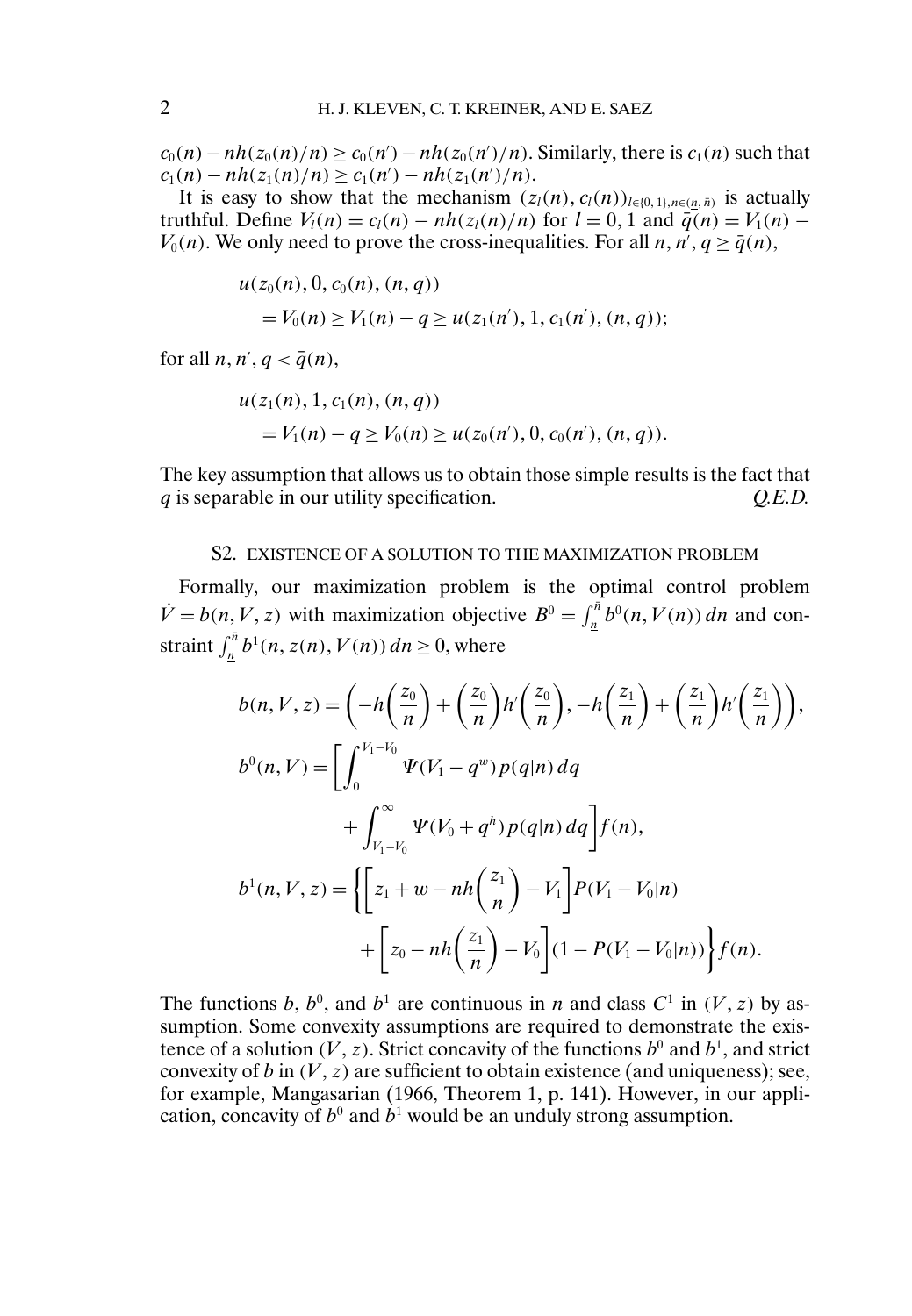It is possible to obtain existence without such strong assumptions using our Assumption 1 and the regularity assumptions on functions  $f, \Psi, P$ , and h. More precisely, according to Macki (1982, Theorem 3, p. 96), if we assume (i) an a priori bound on the path of admissible  $z^3$ , (ii)  $b, b^0$ , and  $b^1$  are continuous, and (iii) the sets  $B(n, V, \lambda) = \{(y, b(n, V, z)) | z_0 \ge 0, z_1 \ge 0, y \ge -b^0(n, V) - b^0(n, V) \}$  $\lambda \cdot b^1(n, V, z)$  are convex for all n, V and  $\lambda \ge 0$ , then there exists an optimal control z measurable on  $(\underline{n}, \overline{n})$ <sup>4</sup>.

Assumption (iii) is the only one that requires checking. In our problem, we have:

$$
B(n, V, \lambda) = \left\{ \left( y, -h\left(\frac{z_0}{n}\right) + \left(\frac{z_0}{n}\right)h'\left(\frac{z_0}{n}\right) \right),
$$
  

$$
-h\left(\frac{z_1}{n}\right) + \left(\frac{z_1}{n}\right)h'\left(\frac{z_1}{n}\right) \right| z_0 \ge 0, z_1 \ge 0,
$$
  

$$
y \ge -b^0(n, V)
$$
  

$$
- \lambda f(n) \cdot \left[ (1 - P) \cdot \left( z_0 - nh\left(\frac{z_0}{n}\right) - V_0 \right) + P \cdot \left( w + z_1 - nh\left(\frac{z_0}{n}\right) - V_1 \right) \right] \right\}.
$$

Let us denote by  $K(\cdot)$  the inverse of the strictly increasing function  $x \to$  $-h(x) + xh'(x)$ . Note that  $K(0) = 0$ . Hence, we have

$$
B(n, V, \lambda)
$$
  
= { $(y, x_0, x_1) | x_0 \ge 0, x_1 \ge 0,$   
 $y + b^0(n, V) \ge nf(n)\lambda [(1 - P) \cdot (h(K(x_0)) - K(x_0) + V_0) + P \cdot (h(K(x_1)) - K(x_1) - w + V_1)]$  }.

Therefore,  $B(n, V, \lambda)$  is convex if  $x \to h(K(x)) - K(x) \equiv \phi(x)$  is convex. By definition of  $K(x)$ , we have  $-h(K(x)) + K(x)h'(K(x)) = x$ , hence  $K(x)$ .  $h''((K(x)) \cdot K'(x)) = 1$ . Therefore, we have  $\phi'(x) = (h'(K(x)) - 1)K'(x) =$  $-(1-h'(K(x)))/[K(x)h''(K(x))]$ . As  $x \to K(x)$  is strictly increasing, Assumption 1 implies that  $\phi'(x)$  is increasing.

4Macki (1982) presented optimal control as a minimization problem. Our maximization problem can be seen as minimizing  $-\int b^0 dn$ . Macki (1982) did not include constraints such as  $\int b^1 dn \ge 0$ , but such a constraint can be added by using a standard Lagrange multiplier  $\lambda$  and considering the objective  $b^0 + \lambda \cdot b^1$ .

<sup>&</sup>lt;sup>3</sup>That means that we know a priori that there is some  $Z > 0$  possibly large such that  $0 \le z_l(n) \le Z$  for all  $n \in (\underline{n}, \overline{n})$  and  $l = 0, 1$ . This assumption is weak when  $\overline{n} < \infty$  as we do not expect the optimal tax system to generate infinitely large subsidies that drive up earnings z without bound.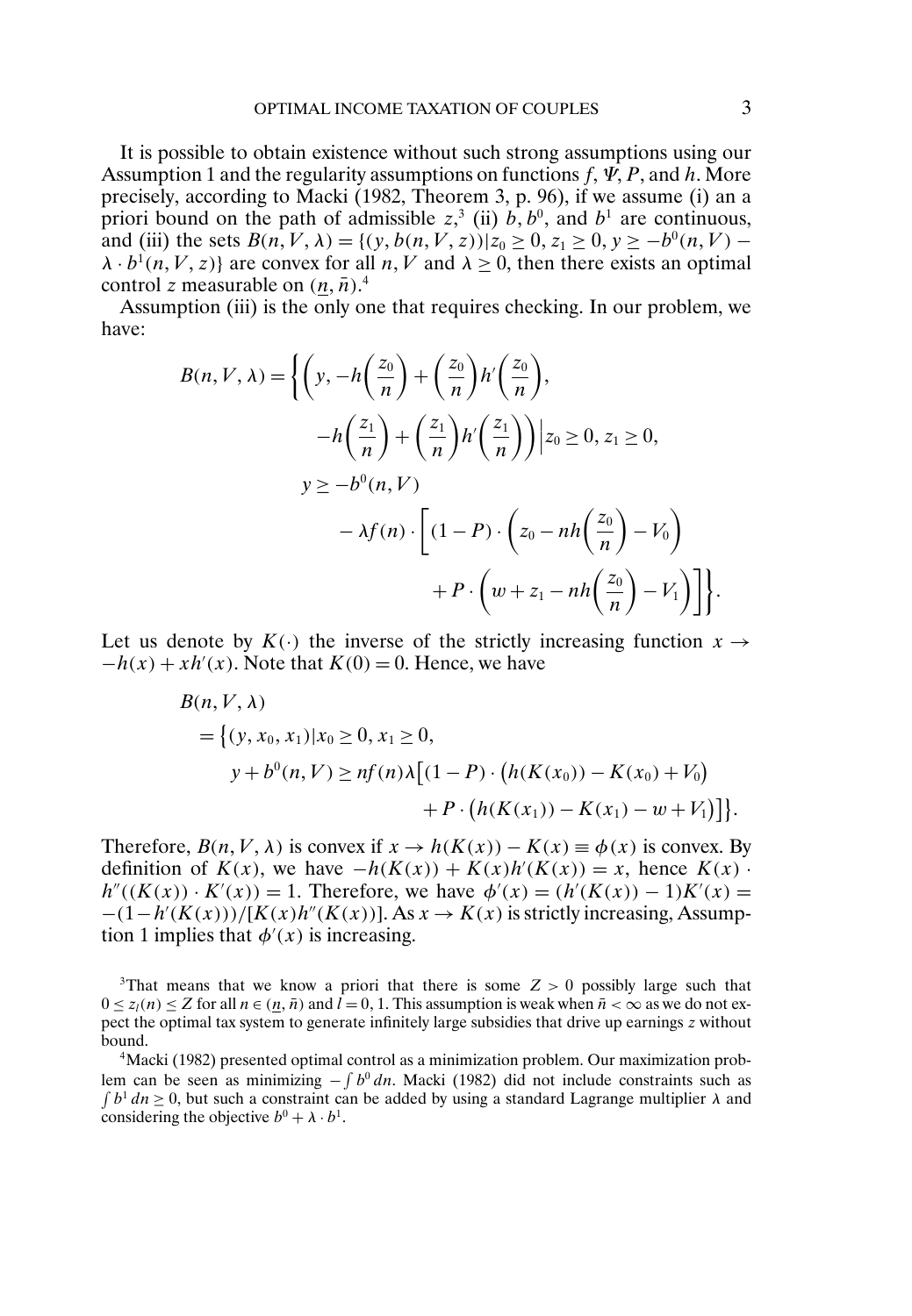## S3. NO BUNCHING WITH LOW REDISTRIBUTIVE TASTES

As discussed in the main text, when redistributive tastes are low, the optimal solution is close to the laissez-faire no tax solution (where  $z_0 = z_1 = n$ ), and, therefore, will have the property that  $z_l$  is strictly increasing in n and hence display no bunching.

A formal proof of this statement requires using advanced functional analysis (see Kleven, Kreiner, and Saez (2007)), but the argument is easy to understand. Let us parametrize redistributive tastes with  $\gamma$  and assume that social welfare is CRRA so that  $\Psi(V) = V^{1-\gamma}/(1-\gamma)$ . The no redistributive case is  $\gamma = 0$ . When  $\gamma = 0$ , the unique solution is  $z_0 = z_1 = n^5$ . Let us denote by  $z^{\gamma}$  the solution for  $\gamma > 0$  and assume that the strong convexity assumptions hold so that the solution is unique for  $\gamma > 0$ . It is possible to show that the solution is smooth in γ and can be written as  $z^{\gamma} = z^0 + \gamma \cdot Z + o(\gamma)$ , where  $n \to Z(n)$  is the first-order deviation from  $z^0$  for small  $\gamma$  and  $o(\gamma)$  is small relative to  $\gamma$  (in a C<sup>1</sup> sense). Z actually satisfies a *linear* second-order differential equation with a unique smooth solution. As a result,  $\dot{z}_i^{\gamma}(n) = 1 + \gamma \cdot \dot{Z}_i(n) + o(\gamma) > 0$  for  $\gamma$  small so that  $z^{\gamma}$  does not display bunching.

This result is of course true as well in the one-dimensional case and can be demonstrated without using advanced functional analysis. To our knowledge, this result has not been presented in the literature before $6$  and is formally proven below.

PROPOSITION S.1: *Consider the one-dimensional Mirrlees* (1971) *optimal income tax problem with*  $\Psi(V) = V^{1-\gamma}/(1-\gamma)$ . *Assume that Assumption* 1 *in the main text is satisfied, n*  $\rightarrow$   $f(n)$  *is of class C*<sup>1</sup> *and bounded away from* 0*, x*  $\rightarrow$  *h(x) is of class*  $C^3$ ,  $n > 0$ , and  $\bar{n} < \infty$ . *Then the solution does not display bunching for*  $\gamma > 0$  *small enough.* 

PROOF: In the one-dimensional case, under the assumptions of the proposition, the Hamiltonian is strictly concave in  $(z, V)$  for  $\gamma > 0$  so that the solution is unique and given by the maximum principle first-order condition:

$$
(S.1) \qquad \varphi\left(\frac{z}{n}\right) \cdot nf(n) = \int_n^{\bar{n}} \left(1 - \frac{V(m)^{-\gamma}}{\lambda}\right) f(m) \, dm
$$

with  $\varphi(x) = (1 - h'(x))/(x h''(x)), \lambda = \int_{\underline{n}}^{\overline{n}} V(n)^{-\gamma} f(n) dn$ , and  $\dot{V}(n) =$  $-h'(z/n) + (z/n)h'(z/n) \ge 0$ . Transversality conditions imply that  $z(n) = n$ and  $z(\bar{n}) = \bar{n}$ .

<sup>5</sup>In that case, it is actually possible to prove by contradiction directly that only  $z_0 = z_1 = n$  can satisfy the first-order conditions spelled out in Proposition 1.

6Except in the monopoly problem (where social marginal welfare weights are constant), the literature does not seem to have presented any conditions that rule out bunching.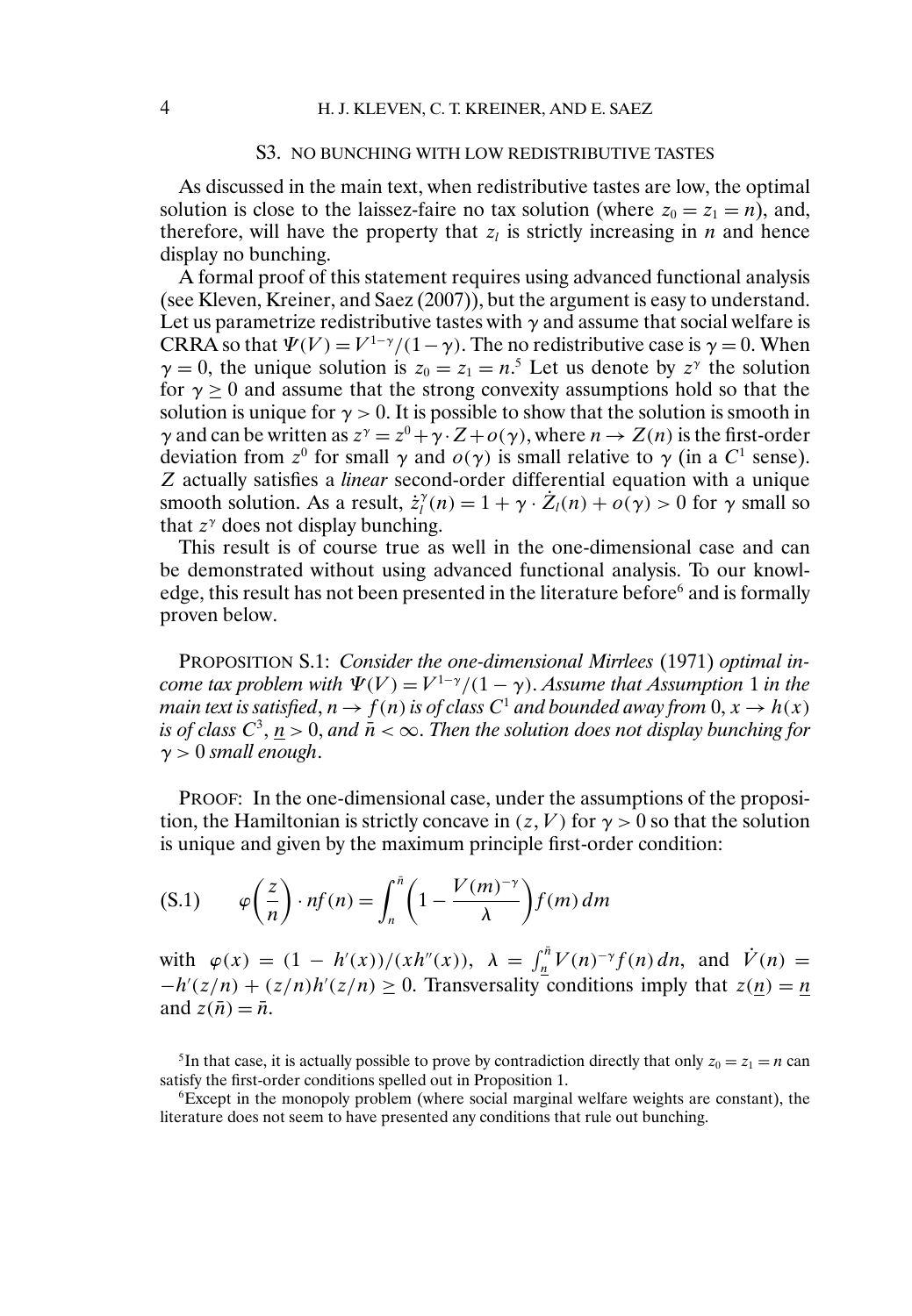Obviously, if  $\gamma = 0$ , then  $\lambda = 1$ , and (S.1) implies  $z = n$ . With  $\gamma > 0$ , for all  $n, 0 < n(1 - h(1)) \le V(n) \le V(n) \le V(\bar{n}) \le \bar{n}(1 - h(1)) < \infty$  (as redistribution will increase the utility of the lowest skilled relative to laissez-faire and decrease utility of the highest skilled). Hence,  $V(n)^{-\gamma} \rightarrow 1$  uniformly in n when  $\gamma \to 0$ . Hence  $\lambda \to 1$  when  $\gamma \to 0$ . Assumption 1 ( $\varphi$  strictly decreasing and smooth) along with (S.1) and the normalization assumption  $h'(1) = 1$  then implies that  $z/n \rightarrow 1$  uniformly in *n* when  $\gamma \rightarrow 0$ . Differentiating (S.1) implies

$$
\varphi'\left(\frac{z}{n}\right) \cdot \left[z - \frac{z}{n}\right] f(n) + \varphi\left(\frac{z}{n}\right) \cdot (n + nf'(n)) = \left(\frac{V(n)^{-\gamma}}{\lambda} - 1\right) f(n).
$$

As  $\varphi(1) = 0$  and  $\varphi'(1) < 0$ ,  $z/n \to 1$  and  $V(n)^{-\gamma}/\lambda \to 1$  uniformly in *n* when  $\gamma \rightarrow 0$ , we have  $\dot{z} \rightarrow 1$  uniformly in *n* when  $\gamma \rightarrow 0$ . Hence, for  $\gamma$  small enough,  $\dot{z} > 0$  for all *n*, implying that there is no bunching for  $\gamma$  small enough. *Q.E.D.* 

# S4. MODEL WITH BOTH WORK COSTS AND HOME PRODUCTION: OPTIMAL ZERO TAX CONDITION

In the main text, we are considering the polar models with either only work costs ( $q^w = q$ ,  $q^h = 0$ ) or only home production ( $q^h = q$ ,  $q^w = 0$ ). We consider here the more general model with both work costs and home production. We assume that  $(q^w, q^h)$  are distributed with density  $k(q^w, q^h|n)$  conditional on primary earnings ability *n*. We characterize conditions on  $k(\cdot, \cdot | n)$  so that there should be no tax on secondary earnings so that  $T_1 \equiv T_0$ .

PROPOSITION S.2: If, for each  $n$ ,  $(q^w, q^h)$  is distributed symmetrically around *the diagonal*  $q^h + q^w = w$ , *that is*,  $k(q^h, q^w|n) = k(w - q^w, w - q^h|n)$  *for all*  $q^h + q^w \leq w$ , and the first-order conditions described in Proposition 1 are sufficient *for a solution*, *then*  $T_0 \equiv T_1$ *, that is, there should be no tax on secondary earnings*.

PROOF: In the general model  $(q^w, q^h)$ , equation (1) implies that secondary earners work if and only if  $q^w + q^h \le V_1 - V_0$ . Let us denote (as in the polar cases) by  $P(V_1 - V_0|n)$  the probability that  $q^w + q^h \le V_1 - V_0$ . The symmetry property implies that  $P(w|n) = 1/2$ . Suppose that  $V_1 - V_0 = w$ . Then

$$
g_0 = \frac{\displaystyle \int_{q^h + q^w > w} \Psi'(V_0 + q^h) k(q^h, q^w | n) \, dq^h \, dq^w}{(1 - P(w | n)) \cdot \lambda} = \frac{\displaystyle \int_{w - q^h + w - q^w < w} \Psi'(V_1 - (w - q^h)) k(q^h, q^w | n) \, dq^h \, dq^w}{P(w | n) \cdot \lambda}.
$$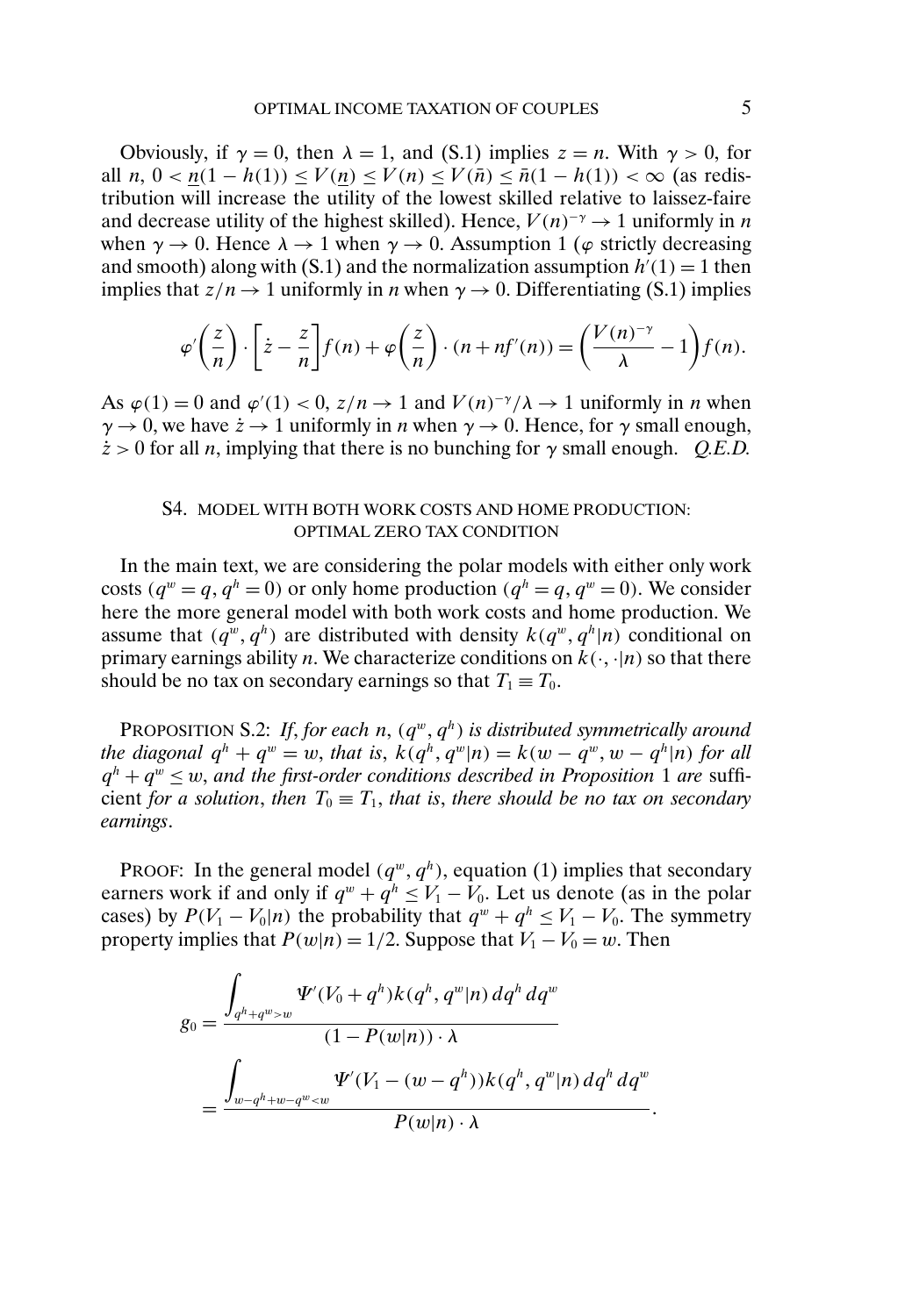Changing variables to  $r^h = w - q^w$  and  $r^w = w - q^h$ , we have

$$
g_0 = \frac{\int_{r^h + r^w < w} \Psi'(V_1 - r^w) k(w - r^w, w - r^h | n) \, dr^h \, dr^w}{P(w | n) \cdot \lambda} = g_1,
$$

where the last equality is obtained using the symmetry property. This implies that if the tax system is such that  $T_0 \equiv T_1$ , then  $V_1 - V_0 = w$ ,  $\Delta T = 0$ ,  $z_0 = z_1$ ,  $\varepsilon_0 = \varepsilon_1 \equiv \varepsilon$ ,  $g_0 = g_1 \equiv g$ ,  $P = 1/2$ , and  $T'_0 = T'_1 \equiv T'$  with  $T'/(1 - T') =$  $(1/(\epsilon n f(n))) \int_{n}^{\bar{n}} (1 - g) f(m) dm$  (the standard Mirrlees (1971) formula) satisfy both first-order conditions (7) and (8). If those conditions are sufficient for an optimum, that means that the standard Mirrlees (1971) tax system with no tax on secondary earnings is the full optimum. The sufficiency condition would be satisfied under concavity assumptions (as we discussed in Section S2). *Q.E.D.*

Intuitively, if  $q^h$  and  $q^w$  have the symmetry property, then under no tax on secondary earnings,  $(V_0 + q^h)/(q^h + q^w) > w$  and  $V_1 - q^w = V_0 + (w - q^w)/(q^h +$  $q^w$  < w have the same distribution and hence one- and two-earner couples have the same marginal welfare weights  $(g_0 = g_1)$ . As a result, there is no point in that case for the government to tax (or subsidize) secondary earnings. The symmetry property holds in the particular case where  $q^h$  and  $q^w$  are identically and independently distributed with density  $p(q)$  symmetric around  $w/2$  $(p(w - q) = p(q))$ . The property can also hold when  $q^h$  and  $q^w$  are positively (or negatively) correlated. For example, when  $q^h = q^w$  (perfect correlation), the property holds if again the density is symmetric around  $w/2$ .

When the symmetry property fails, under no tax on secondary earnings,  $(V_0 +$  $q^{h}/(q^{h} + q^{w}) > w$  will have a less favorable distribution than  $V_1 - q^{w} = V_0 +$  $(w - q^w)/(q^h + q^w) < w$  if there is more "heterogeneity" in  $q^w$  than in  $q^h$ . In that case,  $g_1 < g_0$  under no tax on secondary earnings. Hence, imposing a positive tax on secondary earners is desirable. As Assumption 2 in the main text, strict convexity of  $\Psi'$  will tend to make the difference between  $g_0$  and  $g_1$ shrink with  $n$  so that we would expect the optimal system to display negative jointness. Symmetrically, if there is more "heterogeneity" in  $q^h$  than  $q^w$ ,  $g_1 > g_0$ and secondary earnings should be subsidized, and we should expect the size of subsidy to shrink with *n* if  $\Psi'$  is convex.

### S5. NUMERICAL SIMULATIONS

Simulations are performed with Matlab software and our programs are available upon request. We select a grid for *n*, from  $n \neq 0$  *n* with 1000 elements:  $(n_k)_k$ . Integration along the *n* variable is carried out using the trapezoidal approximation. All integration along the  $q$  variable is carried out using explicit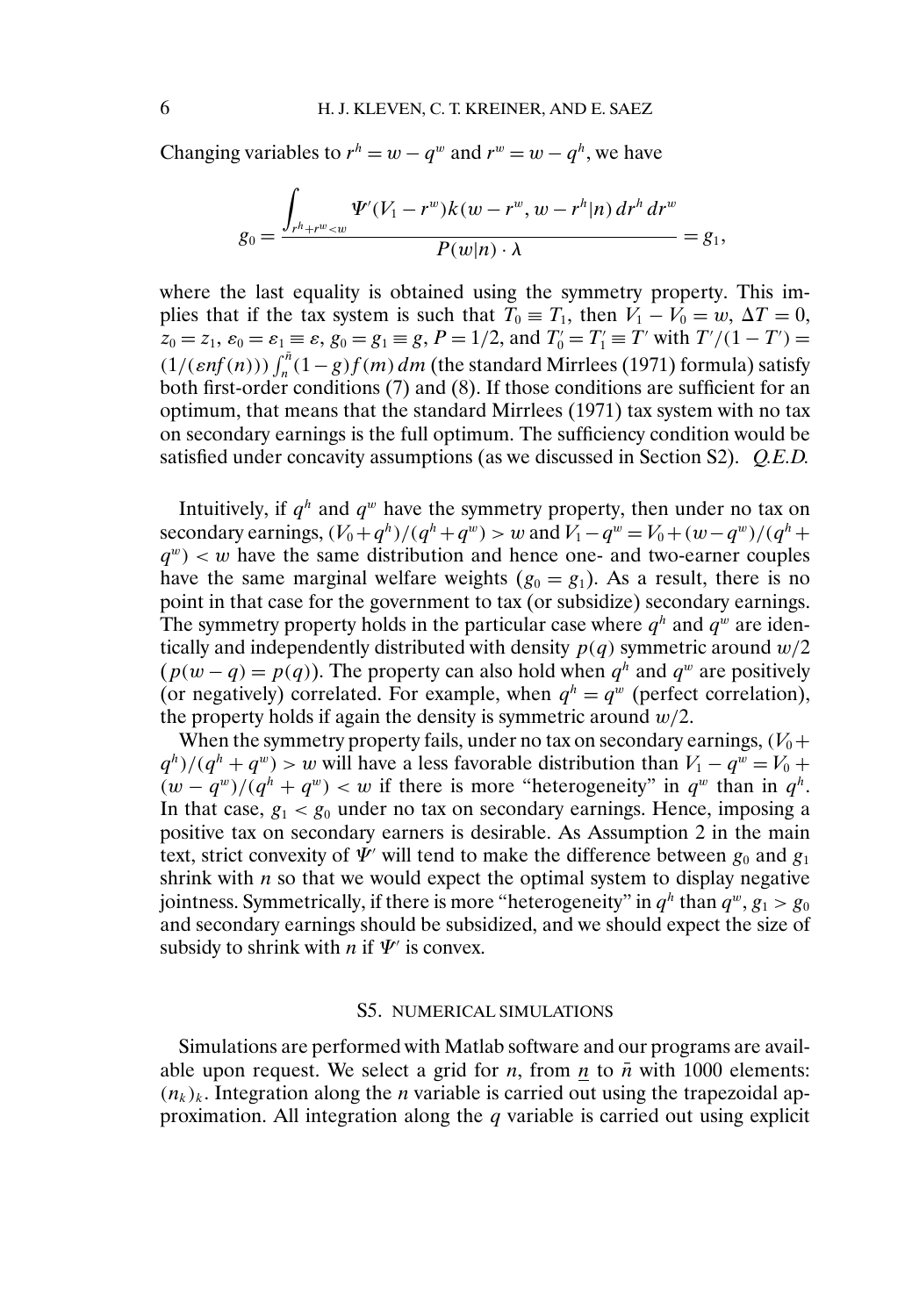closed form solutions using the incomplete  $\beta$  function:

$$
\int_0^{V_1-V_0} \Psi'(V_1 - q) p(q) \, dq = \int_0^{V_1-V_0} \frac{1}{(V_1 - q)^{\gamma}} \frac{\eta \cdot q^{\eta - 1}}{q_{\text{max}}^{\eta}} \, dq
$$
\n
$$
= \frac{\eta}{q_{\text{max}}^{\eta}} \int_0^{V_1-V_0} (V_1 - q)^{-\gamma} q^{\eta - 1} \, dq
$$
\n
$$
= \frac{\eta \cdot V_1^{\eta - \gamma}}{q_{\text{max}}^{\eta}} \int_0^{1 - V_0/V_1} t^{\eta - 1} (1 - t)^{-\gamma} \, dt
$$
\n
$$
= \frac{\eta \cdot V_1^{\eta - \gamma}}{q_{\text{max}}^{\eta}} \cdot \beta \left(1 - \frac{V_0}{V_1}, \eta, 1 - \gamma\right),
$$

where the incomplete beta function  $\beta$  is defined as (for  $0 \le x \le 1$ )

$$
\beta(x, a, b) = \int_0^x t^{a-1} (1-t)^{b-1} dt.
$$

Matlab does not compute it directly for  $\gamma > 1$  ( $b < 0$ ), but we have used the development in series to compute it very accurately and quickly with a subroutine:

$$
\beta(x, a, b) = 1 + \sum_{n=1}^{\infty} \frac{(1-b)(2-b)\cdots(n-b)}{n!} \cdot \frac{x^{n+a}}{n+a}.
$$

Simulations proceed by iteration:

We start with given  $T'_0$  and  $T'_1$  vectors, derive all the vector variables  $z_0$ ,  $z_1$ ,  $V_0$ ,  $V_1$ ,  $\bar{q}$ ,  $T_0$ ,  $T_1$ ,  $\lambda$ , and so forth which satisfy the government budget constraint and the transversality conditions.7 This is done with a subiterative routine that adapts  $T_0$  and  $T_1$  as the bottom  $\underline{n}$  until those conditions are satisfied. We then use the first-order conditions (7) and (8) from Proposition 1 to compute new vectors  $T_0'$  and  $T_1'$ . To allow convergence, we use adaptive iterations where we take as the new vectors  $T'_0$  and  $T'_1$ , a weighted average of the old vectors and newly computed vectors. The weights are adaptively adjusted downward when the iteration explodes. We then repeat the algorithm.

This procedure converges to a fixed point in most circumstances. The fixed point satisfies all the constraints and the first-order conditions. We check that the resulting  $z_0$  and  $z_1$  are nondecreasing so that the fixed point solution is implementable. Hence, the fixed point is expected to be the optimum.<sup>8</sup>

<sup>8</sup>We also compute total social welfare and verify on examples that it is higher than social welfare generated by other tax rates  $T_1'$  and  $T_0'$  that satisfy the government budget constraint.

Then adjust the constants for  $T_l(\underline{n})$  until all those constraints are satisfied. This is done using a secondary iterative procedure.